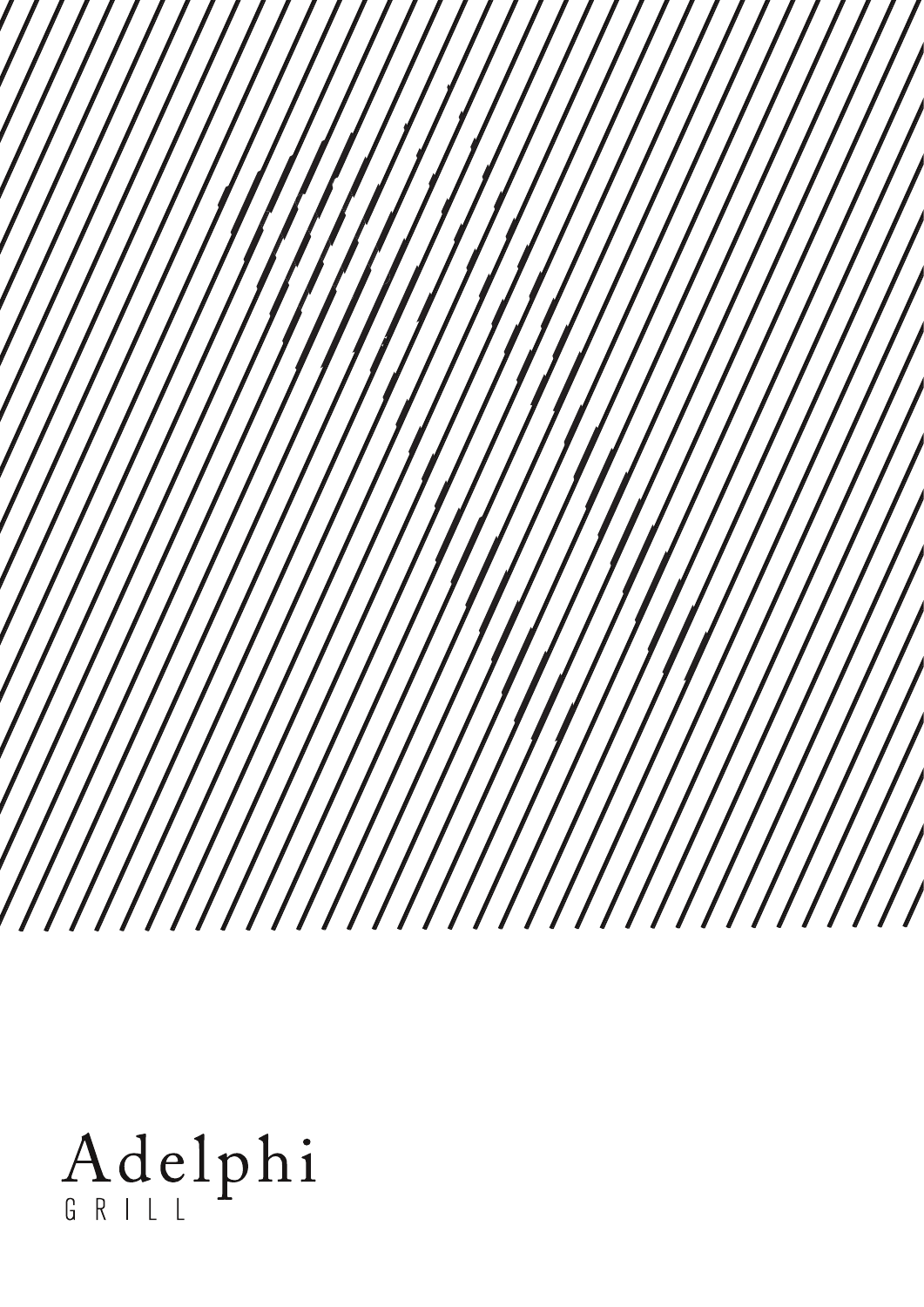| <b>BEER ON TAP</b>                     | <b>SM</b> | LGE  |
|----------------------------------------|-----------|------|
| James Squire Orchard Crush Apple Cider | 7.0       | 11.8 |
| <b>Swan Draught</b>                    | 6.5       | 11.5 |
| Hahn Super Dry 3.5                     | 6.0       | 10.5 |
| Weihenstephan Hefe                     | 7.5       | 12.0 |
| <b>Heineken</b>                        | 7.5       | 12.0 |
| <b>Kilkenny Cream Ale</b>              | 6.5       | 11.5 |
| <b>Guinness</b>                        | 6.5       | 11.5 |
| <b>Stella Artois</b>                   | 7.5       | 12.0 |
| Rogers' Amber Ale                      | 6.5       | 11.5 |
| Feral Hop Hog                          | 7.5       | 12.0 |
| James Squire 'Chancer' Golden Ale      | 7.0       | 11.8 |
| James Squire '150 Lashes' Pale Ale     | 7.0       | 11.8 |
| <b>White Rabbit White Ale</b>          | 7.0       | 11.8 |
| <b>Kirin</b>                           | 7.5       | 12.0 |
| <b>Guest Beer</b>                      |           |      |

## **BEER IN A BOTTLE**

|  | <b>Australian</b> |
|--|-------------------|
|  |                   |

| <b>Hahn Premium Light</b>       | 8.5               | <b>Matso's Mango Beer</b>     | 9.8  |
|---------------------------------|-------------------|-------------------------------|------|
| <b>XXXX Summer Bright</b>       | 8.5               | <b>Pure Blonde</b>            | 9.5  |
| <b>James Boags Premium</b>      | 9.5               | <b>Crown Lager</b>            | 9.5  |
| Little Creatures Pale Ale       | 9.8               | Kozciuszko Pale Ale           | 9.8  |
| Little Creatures Dog Days - can | 9.8               | <b>Matso's Ginger Beer</b>    | 9.8  |
| <b>Redback Original</b>         | 9.5               |                               |      |
| <b>Imported</b>                 |                   |                               |      |
| Heineken 3 NDL                  | 9.0               | <b>Duvel BEL</b>              | 12.0 |
| <b>Corona MEX</b>               | 10.5              | <b>Chimay BEL</b>             | 12.0 |
| <b>Heineken NDL</b>             | 10.5              | Holsten - Alcohol free DEU    | 8.5  |
| Peroni ITA                      | 10.5              | Bards American lager - gf     | 9.0  |
| <b>Anchor Steam USA</b>         | 10.0 <sub>1</sub> |                               |      |
| <b>CIDER</b>                    |                   |                               |      |
| Napoleone & Co Apple            | 9.5               | Rekorderlig Mango - Raspberry | 14.0 |
| Napoleone & Co Pear             | 9.5               | Rekorderlig Strawberry - Lime | 14.0 |
| <b>Magners</b>                  | 9.5               |                               |      |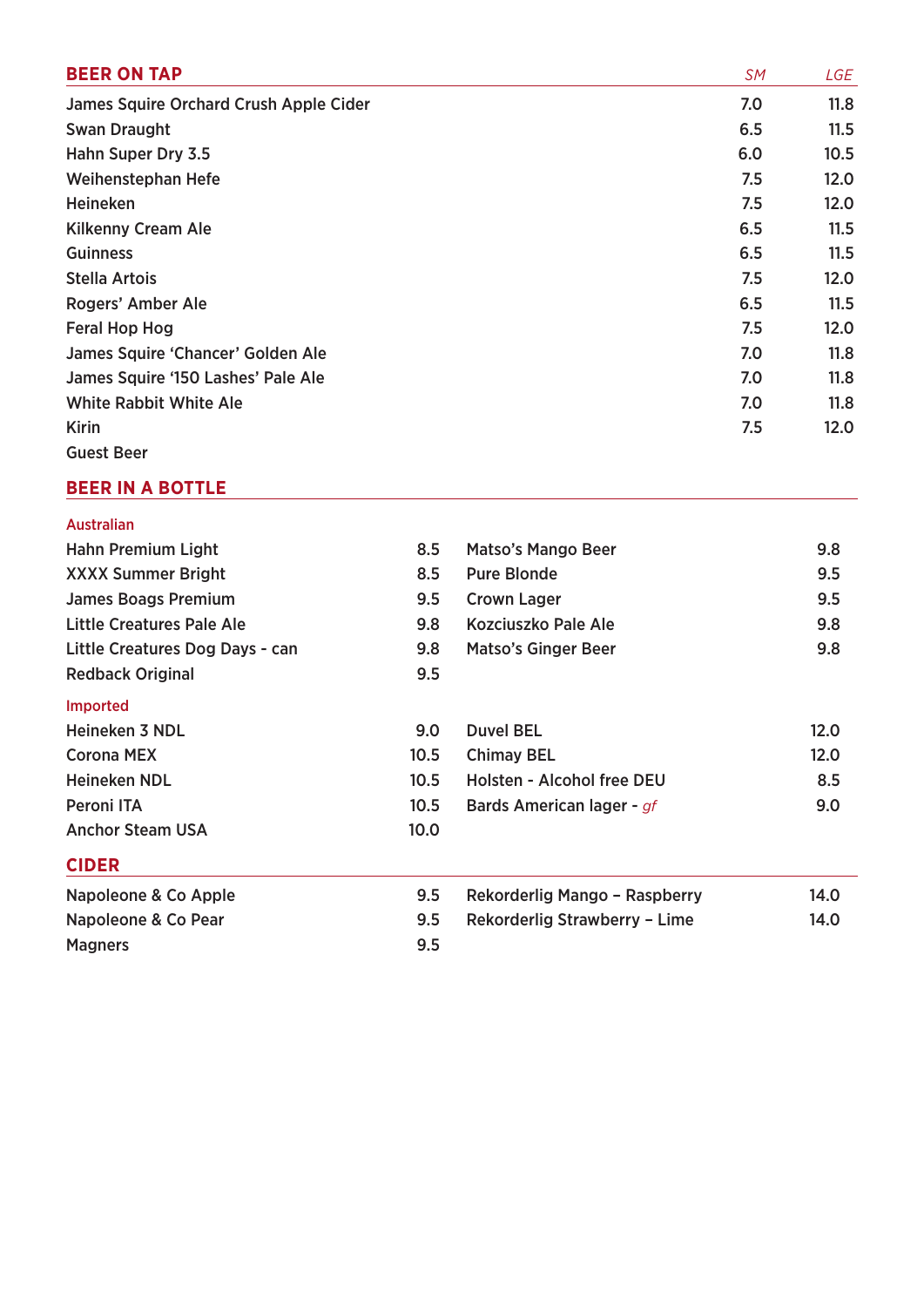# **SPARKLING / CHAMPAGNE**

| <b>SPARKLING</b>                               |                          | G       | B   |
|------------------------------------------------|--------------------------|---------|-----|
| Redbank Emily Chardonnay Pinot Noir Brut Cuvée | King Valley, SA          | 10      | 48  |
| <b>Chandon Brut NV</b>                         | Yarra Valley, VIC        | $12 \,$ | 55  |
| Jansz Tasmania Premium Cuvée NV                | <b>Pipers River, TAS</b> | 13      | 60  |
| <b>Louis Bouillot Blanc de Blancs</b>          | <b>Burgundy, FRA</b>     | 13      | 60  |
| <b>Borgo Molino Prosecco NV</b>                | Veneto, ITA              | 11      | 52  |
| <b>CHAMPAGNE</b>                               |                          | G       | B   |
| <b>Veuve Clicquot Yellow Brut NV</b>           | Champagne, FRA           | 22      | 120 |
| Pol Roger NV                                   | Champagne, FRA           |         | 135 |
| <b>Piper Heidsieck NV</b>                      | Champagne, FRA           |         | 95  |
| <b>Moët and Chandon NV</b>                     | Champagne, FRA           |         | 125 |
| <b>Veuve Cliquot Vintage Rosé</b>              | Champagne, FRA           |         | 165 |
| Moët & Chandon Vintage 2006                    | Champagne, FRA           |         | 180 |
| Pol Roger Vintage 2006                         | Champagne, FRA           |         | 190 |
|                                                |                          |         |     |

# **WHITE WINE**

| <b>RIESLING</b>                                |                      | G               | B   |
|------------------------------------------------|----------------------|-----------------|-----|
| <b>Mesh Riesling</b>                           | Eden Valley, SA      | 11              | 52  |
| Langmeil 'live wire' Riesling (medium sweet)   | Eden Valley, SA      | 10              | 48  |
| <b>Leeuwin Estate 'Art Series' Riesling</b>    | Margaret River, WA   |                 | 50  |
| <b>K+B Riesling</b>                            | Mount Barker, WA     |                 | 55  |
| <b>Famille Hugel Riesling Classic</b>          | Alsace, FRA          |                 | 60  |
| <b>SAUVIGNON BLANC</b>                         |                      | G               | B   |
| <b>Saint Clair Sauvignon Blanc</b>             | Marlborough, NZ      | 11              | 52  |
| <b>West Cape Howe Sauvignon Blanc</b>          | Mount Barker, WA     | 10 <sup>°</sup> | 48  |
| Forest Hill Highbury Fields Sauvignon Blanc    | Great Southern, WA   |                 | 52  |
| Saint Clair Block 3 43 Degrees Sauvignon Blanc | Marlborough, NZ      |                 | 55  |
| Greywacke 'Wild' Sauvignon Blanc               | Marlborough, NZ      |                 | 60  |
| <b>Pascal Jolivet Sancerre</b>                 | Loire, FRA           |                 | 70  |
| <b>CHARDONNAY</b>                              |                      | G               | B   |
| <b>Forest Hill Chardonnay</b>                  | Great Southern, WA   | $12 \,$         | 55  |
| <b>William Fevre Petit Chablis</b>             | <b>Burgundy, FRA</b> | 13              | 60  |
| <b>Robert Oatley Finisterre Chardonnay</b>     | Great Southern, WA   | 14              | 68  |
| Dog Ridge 'Butterfingers' Chardonnay           | McLarenVale, SA      |                 | 50  |
| Oakridge "Willowlake" Chardonnay               | Yarra Valley, VIC    |                 | 65  |
| <b>Fraser Gallop "Parterre" Chardonnay</b>     | Margaret River, WA   |                 | 65  |
| <b>Forest Hill Block 8 Chardonnay</b>          | Great Southern, WA   |                 | 75  |
| Robert Oatley Finisterre 'Mudgee' Chardonnay   | Mudgee, NSW          |                 | 68  |
| Vasse Felix Heytesbury Chardonnay              | Margaret River, WA   |                 | 135 |
| Leeuwin Estate 'Art Series' Chardonnay         | Margaret River, WA   |                 | 150 |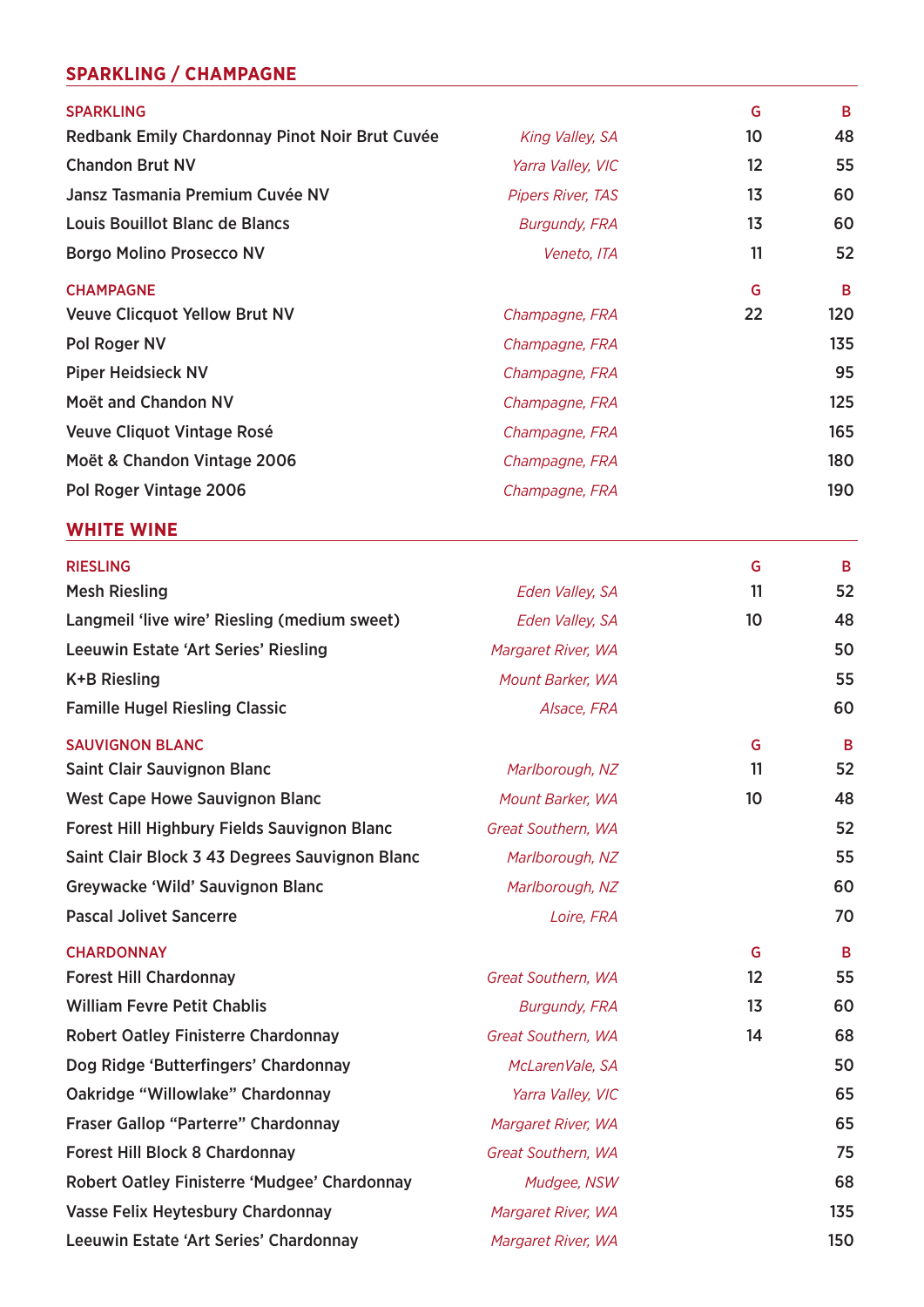| <b>WHITE BLENDS</b>                                                       |                    | G               | B  |
|---------------------------------------------------------------------------|--------------------|-----------------|----|
| Hay Shed Hill Sauvignon Blanc Semillon                                    | Margaret River, WA | 10              | 48 |
| <b>Cape Mentelle Sauvignon Blanc Semillon</b>                             | Margaret River, WA | 12              | 55 |
| <b>Chaffey Bros. Düfte Punkt</b><br>Gewürztraminer Riesling Weißer Herold | Eden Valley, WA    | 10 <sup>°</sup> | 48 |
| Vasse Felix Sauvignon Blanc Semillon                                      | Margaret River, WA |                 | 48 |
| Hay Shed Hill Block 1 Semillon Sauvignon Blanc                            | Margaret River, WA |                 | 55 |
| John Duval 'Plexus' Marsanne Rousanne Viognier                            | Eden Valley, SA    |                 | 55 |
| Pierro 'LTC' Semillon Sauvignon Blanc                                     | Margaret River, WA |                 | 60 |
| <b>Famille Hugel Gentil Sylvaner Pinot Blanc</b>                          |                    |                 |    |
| <b>Gewürztraminer Riesling Muscat</b>                                     | Alsace, FRA        |                 | 48 |
| <b>OTHER WHITES</b>                                                       |                    | G               | B  |
| Primo Estate 'Primo Grigio' Pinot Grigio                                  | McLaren Vale, SA   | 11              | 52 |
| Hãhã Pinot Gris                                                           | Hawkes Bay, NZ     | 10 <sup>°</sup> | 48 |
| Yalumba Virgilius Viognier                                                | Eden Valley, SA    | 15              | 72 |
| <b>Brokenwood Semillon</b>                                                | Hunter Valley, NSW |                 | 55 |
| The Pawn Wine Co. El Desperado Pinot Grigio                               | Adelaide Hills, SA |                 | 50 |
| <b>Fiegl Pinot Grigio</b>                                                 | Friuli, ITA        |                 | 45 |
| <b>Vinum Chenin Blanc</b>                                                 | Stellenbosch, RSA  |                 | 40 |
| <b>Torres Viña Sol Parellada</b>                                          | Penedes, ESP       |                 | 40 |
| <b>Redbank Fiano</b>                                                      | King Valley, VIC   |                 | 40 |
| <b>ROSÉ</b>                                                               |                    | G               | B  |
| <b>West Cape Howe Rosé</b>                                                | Mount Barker, WA   | 10              | 48 |
| Langmeil Bella Rouge Rosé                                                 | Barossa Valley, SA | 10              | 48 |
| <b>Pitchfork Moscato</b>                                                  | Margaret River, WA | 10 <sup>°</sup> | 48 |
| <b>Chateau La Gordonne Rosé</b>                                           | Provence, FRA      |                 | 50 |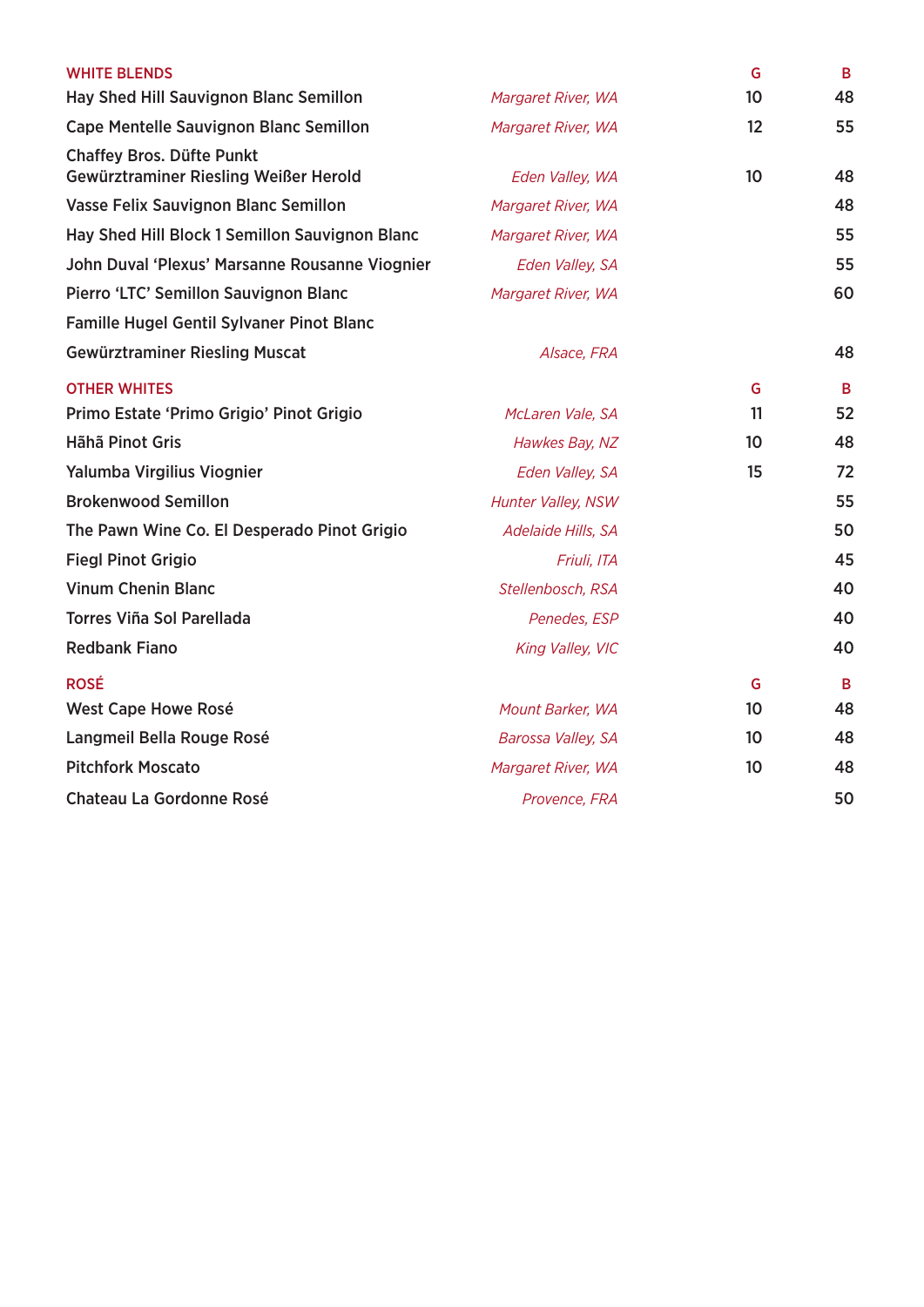## **RED WINE**

| <b>PINOT NOIR</b>                                    |                           | G                 | B   |
|------------------------------------------------------|---------------------------|-------------------|-----|
| <b>Tarrawarra Estate Pinot Noir</b>                  | Yarra Valley, VIC         | 11                | 52  |
| Rockliffe 'Third Reef' Pinot Noir                    | Pemberton, WA             | 11                | 52  |
| Saint Clair Pioneer Block 10 'Twin Hills' Pinot Noir | Marlborough, NZ           | 13                | 60  |
| <b>Plantagenet 'Normand' Pinot Noir</b>              | Mount Barker, WA          |                   | 55  |
| <b>Dalrymple Pinot Noir</b>                          | <b>Pipers River, TAS</b>  |                   | 62  |
| <b>Lowburn Ferry Pinot Noir</b>                      | Central Otago, NZ         |                   | 80  |
| Faiveley Nuits St George 1er Cru " Vignerondes" 2014 | <b>Burgundy, FRA</b>      |                   | 200 |
| <b>CABERNET</b>                                      |                           | G                 | B   |
| O'Leary Walker Cabernet Sauvignon                    | Clare Valley, SA          | 11                | 52  |
| <b>Heirloom Vineyards Cabernet Sauvignon</b>         | Coonawarra, SA            | 12                | 55  |
| <b>Vasse Felix Cabernet Sauvignon</b>                | Margaret River, WA        | 15                | 72  |
| <b>Forest Hill Cabernet Sauvignon</b>                | Great Southern, WA        |                   | 55  |
| <b>Ringbolt Cabernet Sauvignon</b>                   | Margaret River, WA        |                   | 55  |
| <b>Howard Park Leston Cabernet Sauvignon</b>         | Margaret River, WA        |                   | 70  |
| <b>Silver Palm Cabernet Sauvignon</b>                | Napa Valley, USA          |                   | 70  |
| Fraser Gallop "Parterre" Cabernet Sauvignon          | Margaret River, WA        |                   | 72  |
| <b>Woodlands 'Margaret' Cabernet Sauvignon</b>       | Margaret River, WA        |                   | 90  |
| Leeuwin Estate 'Art Series' Cabernet Sauvignon       | Margaret River, WA        |                   | 120 |
| SHIRAZ/SYRAH                                         |                           | G                 | B   |
| <b>West Cape Howe 'Two Steps' Shiraz</b>             | Mount Barker, WA          | 12                | 55  |
| Dandelion Vineyards 'Lioness of McLaren Vale' Shiraz | McLaren Vale, SA          | $12 \overline{ }$ | 55  |
| <b>Langmeil Prime Cut Shiraz</b>                     | <b>Barossa Valley, SA</b> | 11                | 52  |
| <b>Robert Oatley Finisterre Syrah</b>                | Margaret River, WA        | 15                | 72  |
| <b>Forest Hill Estate Shiraz</b>                     | Great Southern, WA        |                   | 50  |
| Wirra Wirra Woodhenge Shiraz                         | McLaren Vale, SA          |                   | 60  |
| <b>Heathcote Mail Coach Shiraz</b>                   | Heathcote, VIC            |                   | 60  |
| E.Guigal Crozes Hermitage Rouge Syrah                | Rhone, FRA                |                   | 70  |
| <b>Howard Park Scotsdale Shiraz</b>                  | Great Southern, WA        |                   | 70  |
| <b>John Duval Entity Shiraz</b>                      | Barossa Valley, SA        |                   | 80  |
| <b>Bleasdale Powder Monkey Shiraz</b>                | Langhorne Creek, SA       |                   | 105 |
| <b>Bekkers Syrah</b>                                 | McLaren Vale, SA          |                   | 150 |
| Mollydooker Velvet Glove Shiraz 2016                 | McLaren Vale. SA          |                   | 285 |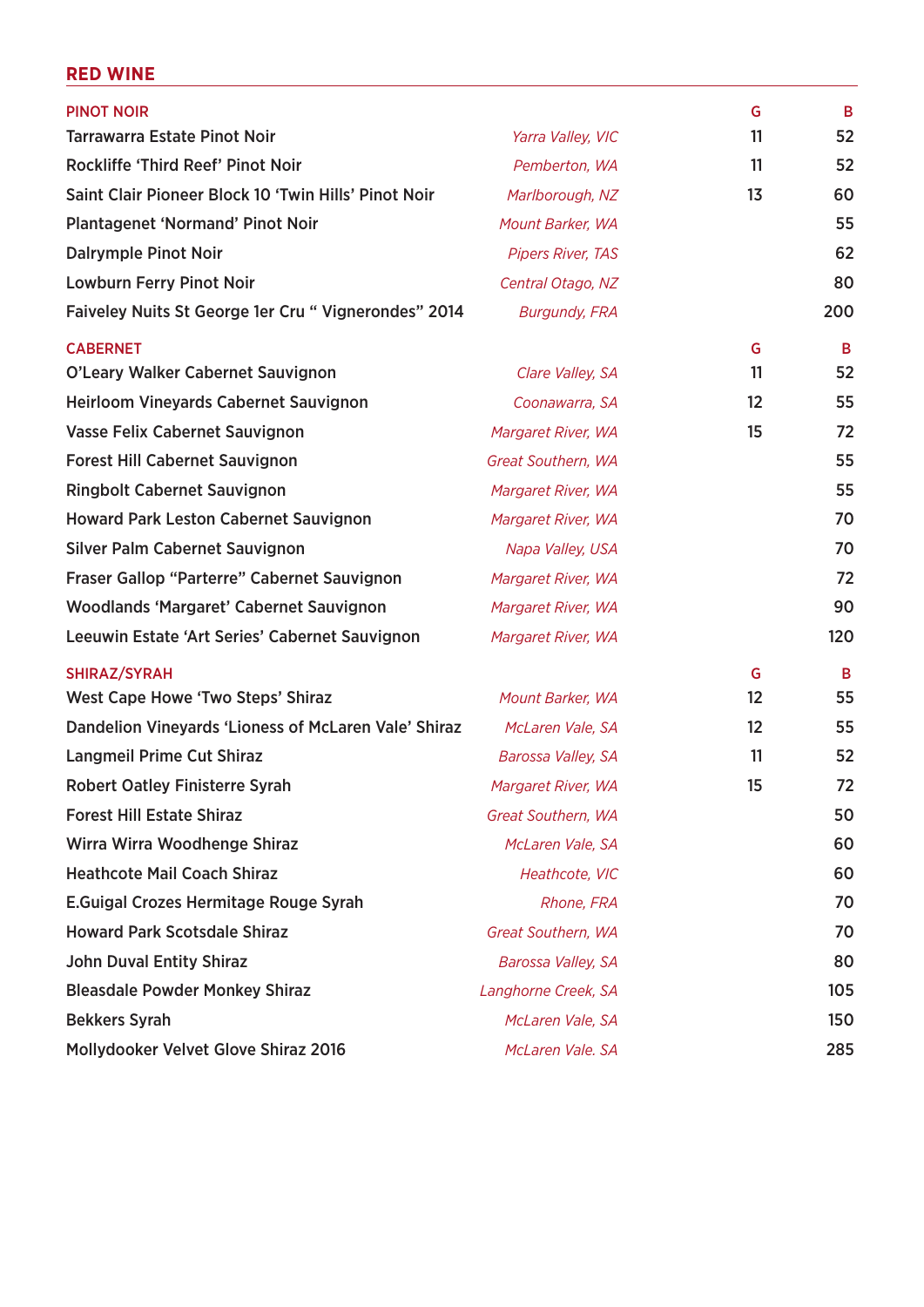| <b>RED BLENDS</b>                                                                 |                           | G  | B                 |
|-----------------------------------------------------------------------------------|---------------------------|----|-------------------|
| Wirra Wirra Church Block Cabernet Shiraz Merlot                                   | McLaren Vale, SA          | 11 | 52                |
| <b>Hay Shed Hill Cabernet Merlot</b>                                              | Margaret River, WA        | 10 | 48                |
| Jim Barry 'Barry Bros' Shiraz Cabernet                                            | Clare Valley, SA          | 11 | 52                |
| <b>John Duval Plexus SGM</b>                                                      | Barossa Valley, SA        | 14 | 70                |
| <b>Cape Mentelle Trinders Cabernet Merlot</b>                                     | Margaret River, WA        | 13 | 60                |
| Yalumba 'The Signature' Cabernet Sauvignon Shiraz                                 | <b>Barossa Valley, SA</b> |    | 95                |
| <b>Charles Melton 'Nine Popes' Grenache Shiraz Mataro</b>                         | <b>Barossa Valley, SA</b> |    | 95                |
| <b>OTHER REDS</b>                                                                 |                           | G  | B                 |
| <b>Alamos Malbec</b>                                                              | Mendoza, ARG              | 10 | 48                |
| <b>Redbank Merlot</b>                                                             | King Valley, SA           | 10 | 48                |
| Torres Altos Ibericos Crianza Rioja Tempranillo                                   | Penedes, ESP              | 11 | 52                |
| <b>Poliziano Chianti DOCG</b>                                                     | Tuscany, ITA              | 11 | 52                |
| Prunotto Barbera D'alba                                                           | Piedmont, ITA             |    | 48                |
| <b>Torres Seleccion de Torres Celeste</b><br>Crianza Ribera Del Duero Tempranillo | Penedes, ESP              |    | 60                |
| <b>Hay Shed Hill Malbec</b>                                                       | Margaret River, WA        |    | 48                |
| <b>Isole E Olena Chianti Classico</b>                                             | Tuscany, ITA              |    | 55                |
| Seghesio Sonoma Zinfandel                                                         | Sonama Valley, USA        |    | 75                |
| <b>Lamonts 'Black Monster' Malbec</b>                                             | Donnybrook, WA            |    | 85                |
| Wirra Wirra Absconder Grenache                                                    | McLaren Vale, SA          |    | 95                |
| <b>MUSEUM</b>                                                                     |                           | G  | B                 |
| 2012/2013 Yalumba Octavius Old Vine Shiraz                                        | <b>Barossa Valley, SA</b> | 35 | 190               |
| 2006/07 Jim Barry The Armagh                                                      | Eden Valley, SA           |    | 420               |
| 2012 Yalumba Signature Cabernet Shiraz 1500ml                                     | Barossa Valley, SA        |    | 220               |
| 2011 Devils Lair 9th Chamber Cabernet Sauvignon                                   | Margaret River, WA        |    | 190               |
| <b>FORTIFIED</b><br><b>Galway Pipe</b>                                            |                           |    | G<br>9.5          |
| Seppeltsfield Para Grand 10 Year Old                                              |                           |    | 10.5              |
| <b>Bleasdale Fortis et Astutus</b>                                                |                           |    | 12.5              |
| <b>Penfolds Grandfather</b>                                                       |                           |    | 12.5              |
| Yalumba FSW Botrytis Viognier                                                     |                           |    | 10.0 <sub>1</sub> |
| De Bortoli Noble One                                                              |                           |    | 12.0              |
| Seppeltsfield Schluck White Port                                                  |                           |    | 8.5               |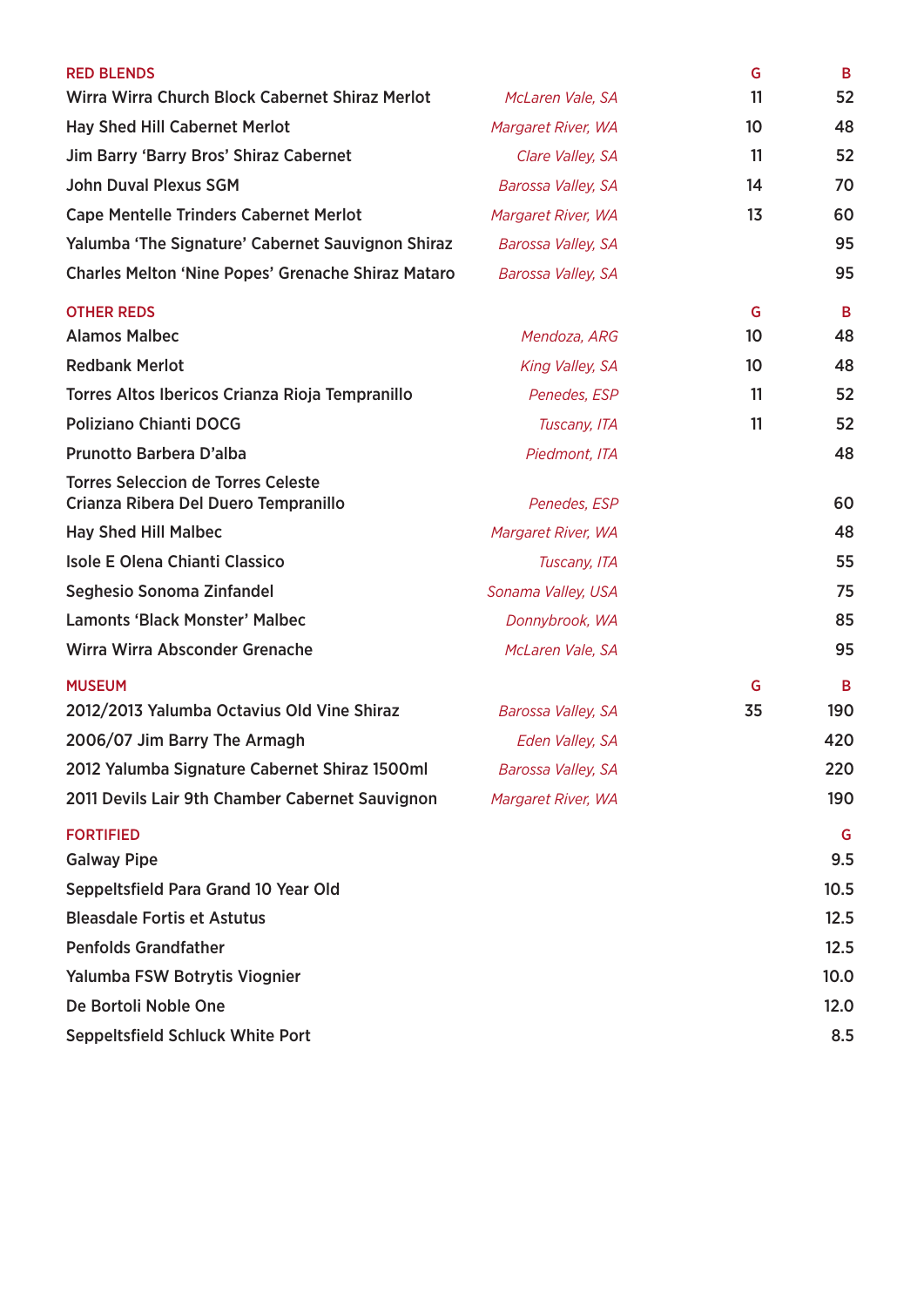# **SPIRITS & LIQUERS**

| <b>DARK RUM</b>                |           | <b>GIN</b>                       |           |
|--------------------------------|-----------|----------------------------------|-----------|
| <b>Havana Club Especial</b>    | 11/20     | <b>Beefeater</b>                 | 11/20     |
| Havana Club 7yo                | 12.5 / 23 | <b>Beefeater 24</b>              | 13/25     |
| <b>Appleton Estate VX</b>      | 11.5 / 21 | <b>Bombay Sapphire</b>           | 12/22     |
| Mt Gay                         | 11.5 / 21 | <b>Tanguerary</b>                | 11.5 / 21 |
| <b>The Kraken Black Spiced</b> | 13/24     | Hendrick's                       | 14 / 26   |
|                                |           | Tanqueray No. 10                 | 16 / 31   |
| <b>TEQUILA</b>                 |           | <b>Plymouth Sloe</b>             | 14/26     |
| Olmeca Reposado                | 11/20     | <b>WHITE RUM</b>                 |           |
| <b>Olmeca Altos Plata</b>      | 12/22     | Havana Club 3yo                  | 11/20     |
| <b>BRANDY</b>                  |           | <b>Malibu</b>                    | 10.8 / 19 |
| <b>St Agnes</b>                | 11/20     | Pampero Blanco                   | 11/20     |
|                                |           | Sagatiba (Cachaca)               | 11/20     |
| <b>COGNAC / ARMAGNAC</b>       |           |                                  |           |
| <b>Martell Cordon Bleu</b>     | 30/58     | <b>WHISKY / WHISKEY</b>          |           |
| <b>Martell VSOP</b>            | 15/28     | <b>Ballantines Finest</b>        | 11/20     |
| <b>Chabot Armagnac VSOP</b>    | 15/28     | <b>Chivas Regal</b>              | 11.5 / 21 |
| <b>Courvoisier VSOP</b>        | 15/28     | Jameson                          | 11/20     |
| <b>Remy Martin VSOP</b>        | 15/28     | The Glenlivet Founders Reserve   | 12/22     |
| <b>Hennessy VSOP</b>           | 20/38     | <b>Canadian Club</b>             | 11/20     |
| <b>Remy Martin XO</b>          | 30/58     | <b>Johnny Walker Black Label</b> | 11.5 / 21 |
| <b>Hennessy XO</b>             | 30/58     | Glenfiddich 12yo                 | 12/22     |
| Armagnac 1961                  | 40 / 78   | <b>The Macallan Amber</b>        | 15.5 / 29 |
| <b>Remy Martin Louis XIII</b>  | 300       | The Glenrothes 1995              | 19/36     |
|                                |           | The Balvenie 12yo Doublewood     | 16/30     |
| <b>APERITIFS</b>               |           | <b>Tullamore Dew</b>             | 11/20     |
| Underberg (20ml)               | 8         | <b>Bushmills 10yo</b>            | 12/22     |
| Campari                        | 10/18     | The Glenlivet 15yo               | 16 / 30   |
| <b>Cinzano Bianco</b>          | 10/18     | Chivas Regal 18yo                | 19/36     |
| <b>Cinzano Rosso</b>           | 10/18     | Jameson 18yo                     | 19/36     |
| Pimm's                         | 10/18     | The Glenlivet 18yo               | 20/38     |
| Po De Poli Grappa              | 12/22     | The Glenfiddich 18yo             | 21/40     |
| <b>Ricard</b>                  | 10/18     | Oban 14yo                        | 17/32     |
| Pernod                         | 10/18     | Yamazaki Distillers Reserve      | 15/28     |
|                                |           | Johnny Walker Blue Label         | 27/52     |
| <b>LIQUEUR COFFEE</b>          |           |                                  |           |
| Roman (Galliano)               | 14.5      | <b>BOURBON</b>                   |           |
| Irish (Whiskey)                | 14.5      | Jim Beam                         | 11/20     |
| Jamaican (Tia Maria)           | 14.5      | <b>Southern Comfort</b>          | 11/20     |
| Italian (Amaretto)             | 14.5      | <b>Jack Daniels</b>              | 11.5 / 21 |
| <b>Cafe Royale (Brandy)</b>    | 14.5      | <b>Makers Mark</b>               | 11.5 / 21 |
| Mexican (Kahlua)               | 14.5      | <b>Gentleman Jack</b>            | 12/22     |
| <b>French (Grand Marnier)</b>  | 14.5      |                                  |           |
| <b>VODKA</b>                   |           |                                  |           |
| <b>Absolut</b>                 | 11/20     |                                  |           |
| <b>Absolut Elyx</b>            | 14/27     |                                  |           |
| <b>Absolut Citron</b>          | 11/20     |                                  |           |
| Absolut Vanilla                | 11/20     |                                  |           |